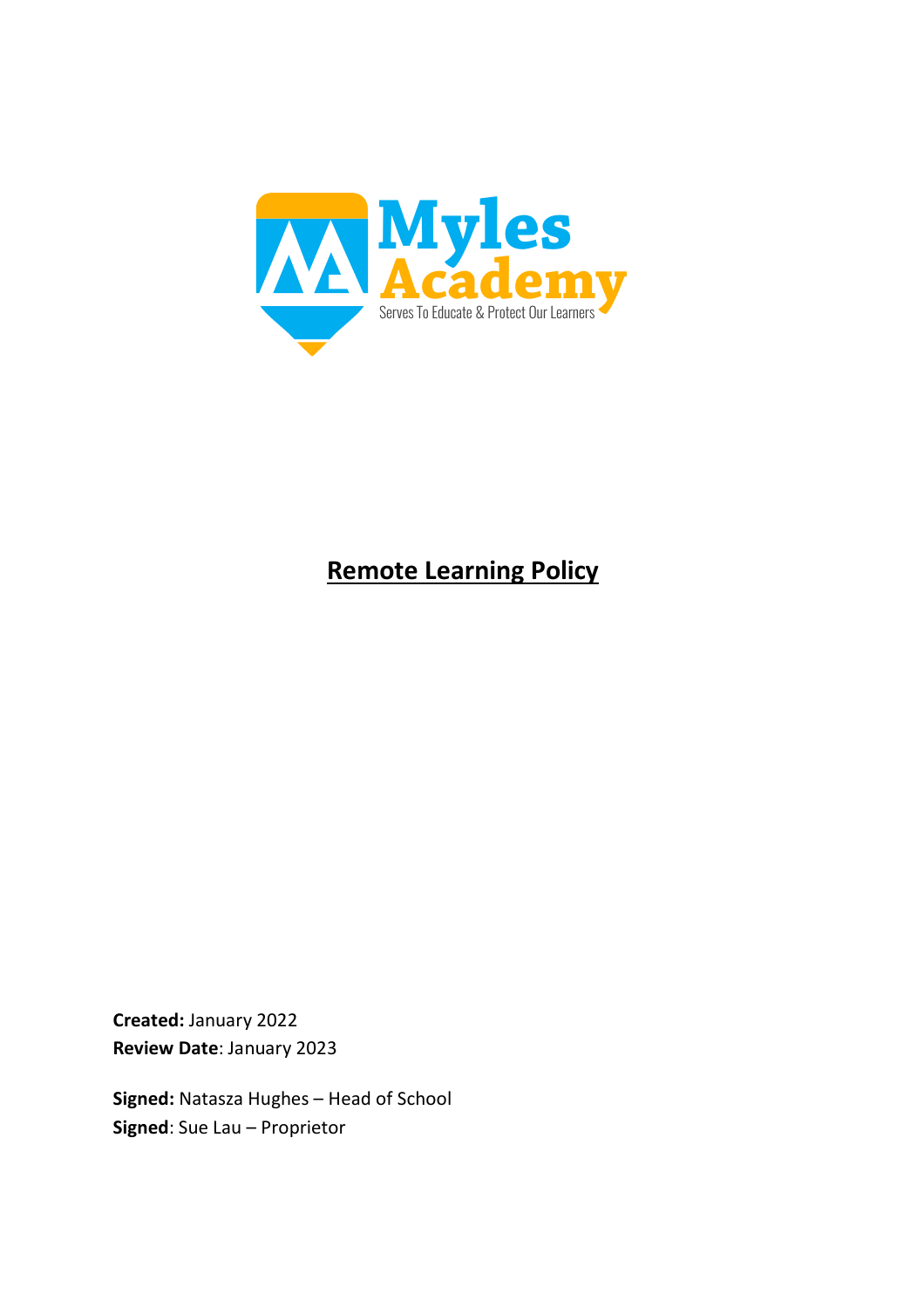## **Contents:**

- 1. Statement and Vision
- 2. Implementation of the policy
- 3. Teachers
- 4. Curriculum
- 5. Monitoring, marking & assessment
- 6. Senior Leaders
- 7. Pupils and parents/ carers
- 8. GDPR
- 9. Who to contact
- 10. Safeguarding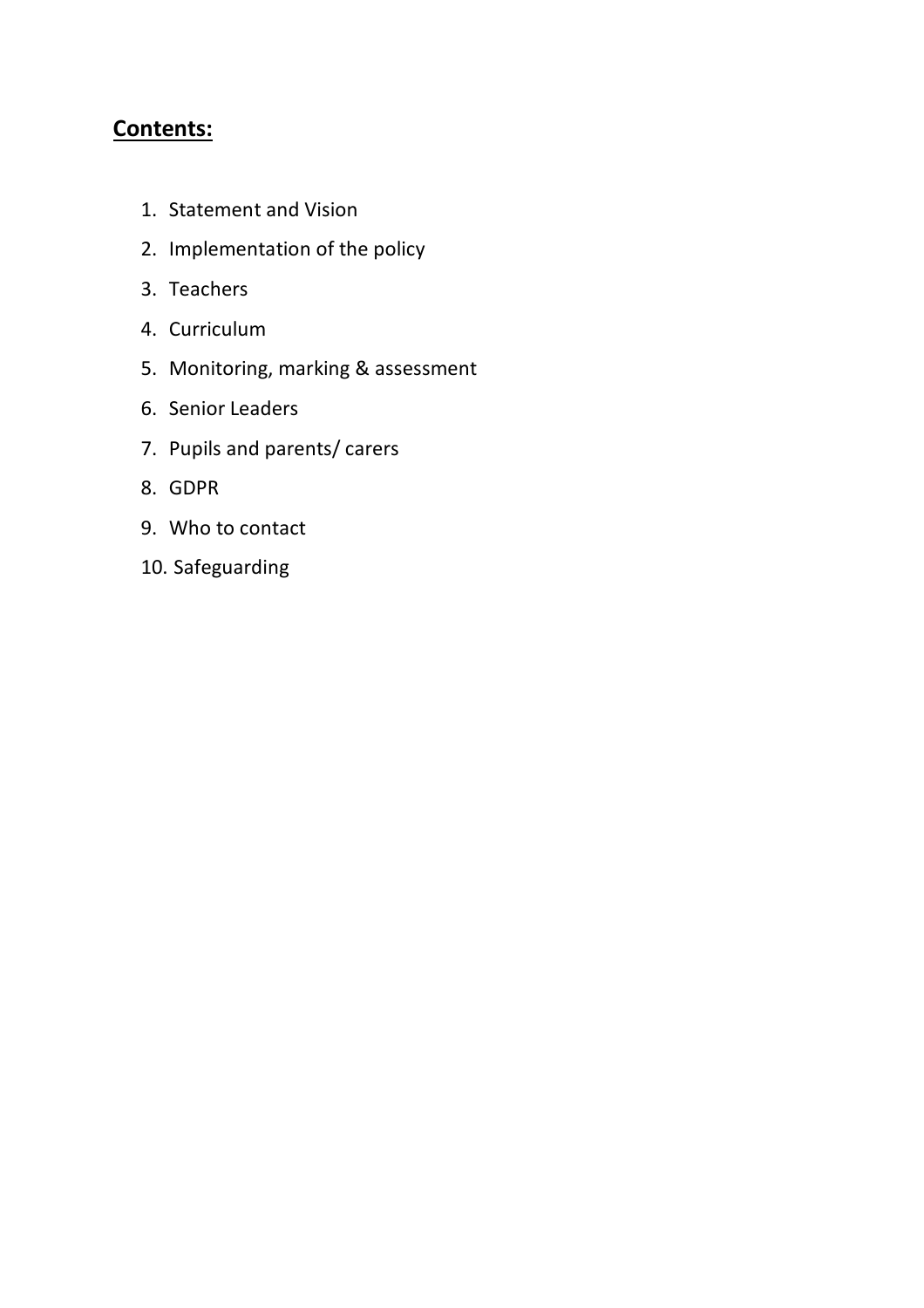#### **1. Statement and Vision**

Myles Academy has a remote learning policy in order to provide continuity of learning during acute, chronic or enforced phases of absence from the school. This policy is only for young people who are well and able to learn outside of school.

This policy has been written in line with the DfE: *'Template for schools: share information about your remote education'*. It includes information about what the school will deliver in the specific circumstances during the COVID-19 pandemic in addition to that delivered during other absences.

Acute absence could be for:

- Any ill-health that keeps the learner from attending school that lasts longer than 6 days but less than half a term.
- Short but frequent absences due to emotionally based school avoidance.
- Transport issues that last more than 6 days.

Chronic absence could be for:

- Long term mental health difficulties or emotionally based school avoidance.
- Long term physical ill health enforced absences: UK Government enforcing social distancing measure during the COVID-19 pandemic.
- 10 or 14 day self-isolating cases.
- Extended self-isolating cases due to being part of a vulnerable group as identified by Public Health England.
- Forced school closures.

Parents and carers will be guided to a programme of learning (online or work packs) if their child is off school due to COVID related reasons (below) and well enough to work;

- Quarantining following a holiday.
- They have received a positive test result but are asymptomatic (showing no symptoms).
- They are isolating due to another household member displaying symptoms / having a test.
- You have been contacted via track and trace and are isolating.

Other circumstances that could be covered by this remote policy will be added as they emerge. It could for instance be used in regard of temporary absences for reasons other than above, when the student is first admitted to the setting, e.g. for induction when a child has been out of school for a long period of time prior to admission, or when a crisis happens within the home circumstances that means that pupils are unable to access the school site for a period of time.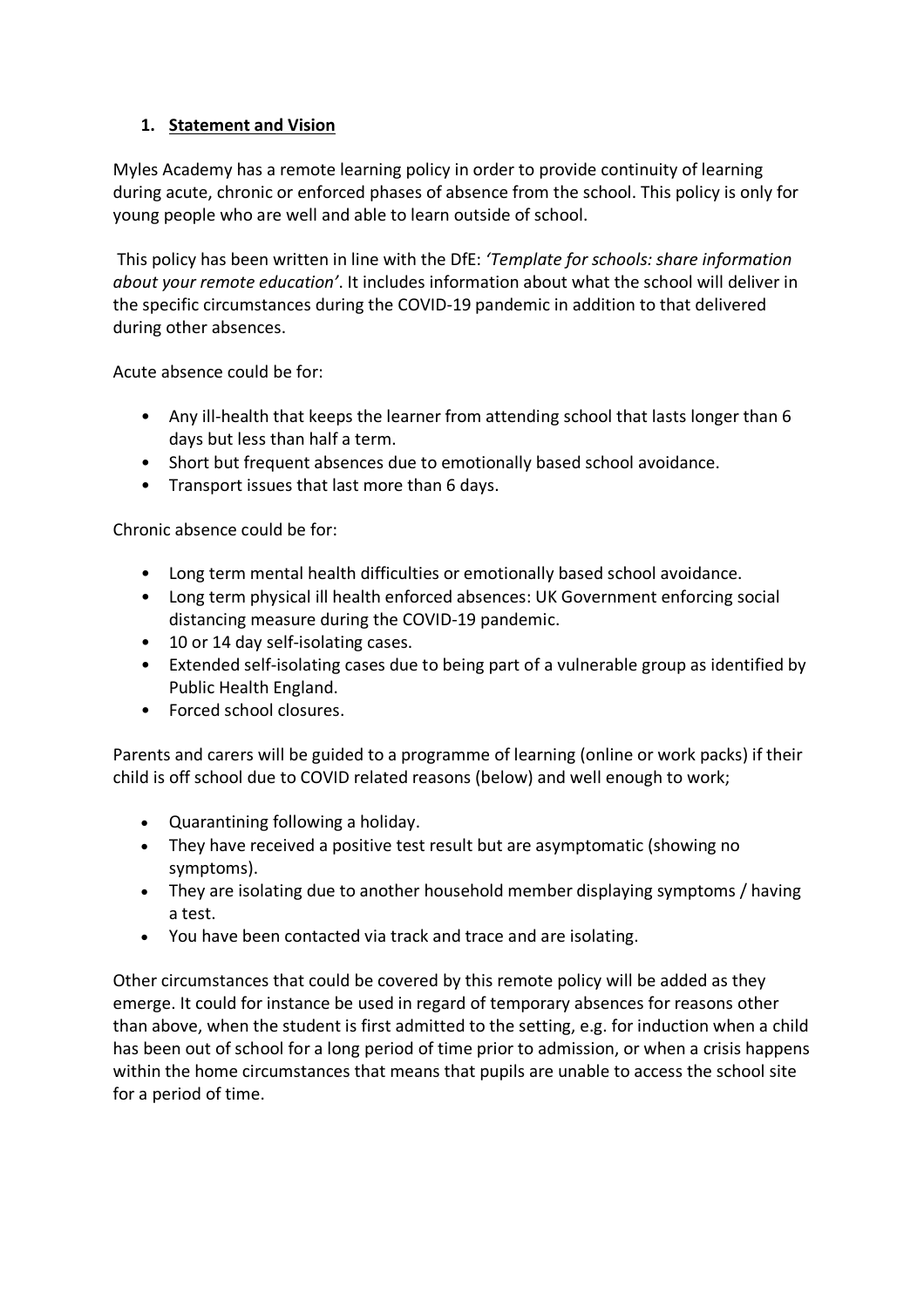Our aim when implementing this policy is to ensure that all young people receive an effective learning opportunity which is monitored, assessed and evaluated in order to ensure the outcomes for each learner are accurate and appropriate at all stages when accessing this remote learning policy. This remote learning policy aims to:

- Ensure consistency in the approach to remote learning for pupils who aren't in school.
- Set out expectations for all members of the school community with regards to remote learning.

#### **2. Implementation of the policy**

Myles Academy considers attendance, curriculum, GDPR, monitoring, marking, safeguarding and welfare of staff and pupils as key strategies when ensuring this policy is implemented affectively.

A pupil's first day or two of being educated remotely might look different from our standard approach, while we take all necessary actions to prepare for a longer period of remote teaching. Remote learning will be a combination of the following, discussed with parents/carers prior to implementation, considering the needs of the individual child:

- Live teaching via Google Classroom
- Pre-recorded teaching
- Printed work packs produced by teachers (e.g. workbooks, worksheets)
- Textbooks and reading books pupils have at home
- Commercially available websites supporting the teaching of specific subjects or areas, including video clips or sequences
- Long-term project work and/or internet research activities
- Daily challenges

For those who cannot access digital or online learning at home, the school will provide hard copies of learning materials, and will deliver/collect from home at a pre-agreed time. The school will facilitate access to online materials if at all possible, and this will be discussed with the parent/carer. The combination of tasks and the recording of work etc will be discussed with parents/ carers prior to implementation.

Myles Academy recognises that the ability of parents/ carers to support with work can be limited by a range of factors, and we need families/ carers to be comfortable with what is asked. We will agree with the parents/carers how best to support the young people, so that they receive the best education possible whilst they are learning remotely. Engagement with remote learning will be checked by teachers on a daily basis, and where engagement is a cause for concern, this will be discussed with parents/carers, to see if there are different strategies that can be employed. Feedback will be given as agreed with parents/ carers, at least weekly. Where a young person is self-isolating, the school will align the work as much as possible to the rest of the group.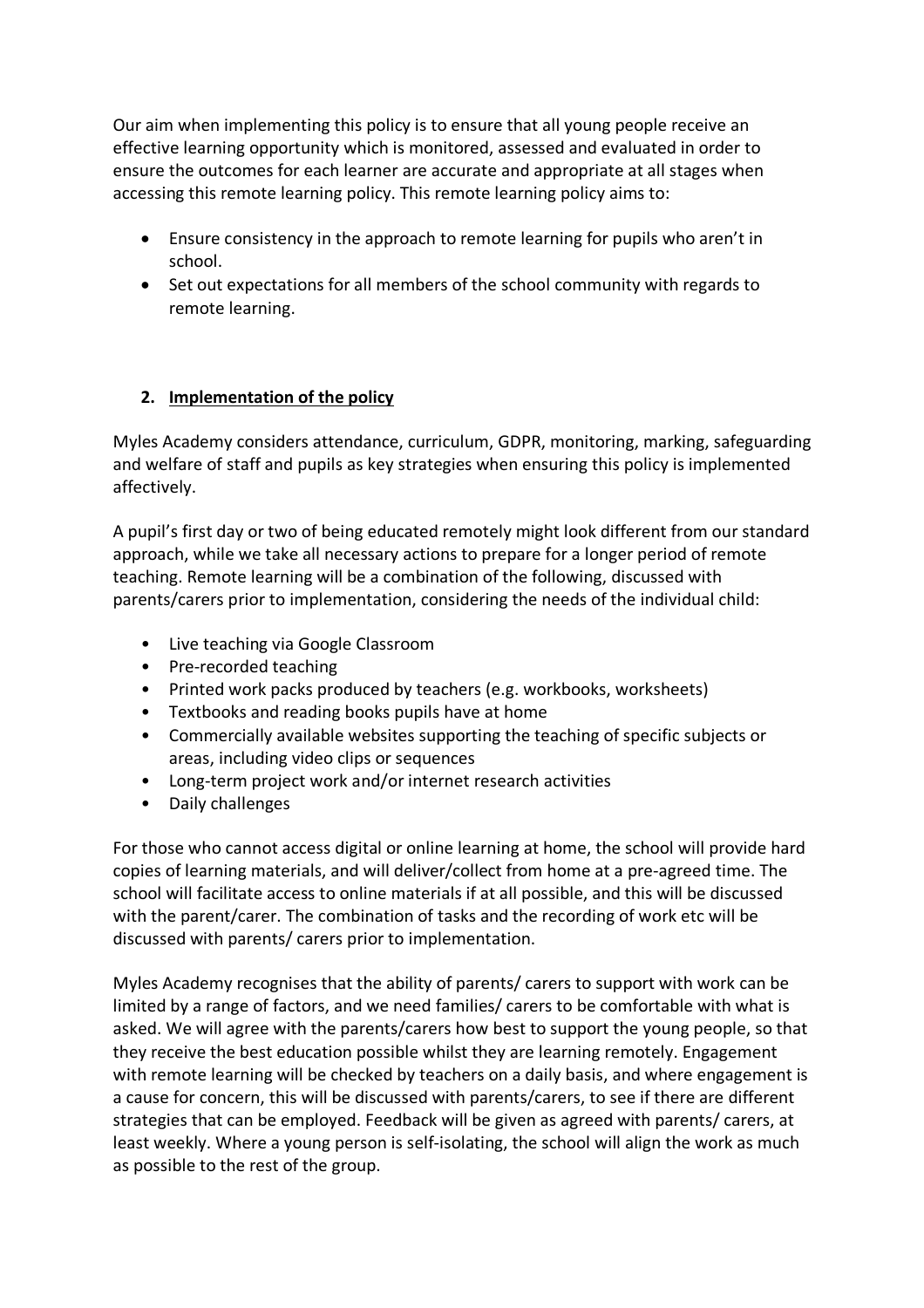#### 3. **Teachers**

When providing remote learning, teachers must be available during school hours. When providing remote learning, teachers are responsible for:

- Setting work
- Marking and providing feedback on work
- Keeping in touch with pupils who aren't in school and their parents / carers via a phone call or ClassDojo twice weekly (or more if it is appropriate)

#### **4. Curriculum**

Myles Academy will ensure that the remote learning provision matches the on-site curriculum as closely as possible. Those young people accessing remote learning will, therefore, remain on track with their peers still attending school regularly. This is imperative so that gaps in learning do not widen and also to maintain our ethos of inclusion.

The curriculum provided for remote learning will adhere to the national curriculum expectations where appropriate and an adapted curriculum provided in other circumstances that will include English, including reading, maths, science, physical education and creative learning. We will also continue to promote our Character Education.

The daily timetable for remote learning will match as closely as possible the on-site timetable so that learners still feel part of the classroom. Learning activities will be differentiated as appropriate but the Learning Objectives for remote learning will equal those in the classroom.

Myles Academy have provided a comprehensive list of online learning resources and platforms to parents and carers and the teachers will include reference to these links when they provide the weekly plans for those remote learners.

Myles Academy will provide individual resource packs for remote learners, which will include stationery to ensure they are able to complete non-digital work too. An audit of digital access for each remote learner will be carried out to ascertain the proportion of digital and non-digital learning that will be provided. Regular digital capability updates will be carried to ensure learners remain able to access the varied digital resources that are made available.

For learners absent for chronic phases who require it, Myles Academy has designed a 'Transitions back into the classroom' strategy to ensure the return to full time learning in the classroom environment is supportive and effective. Each learner's transition will be bespoke but will include day visits with their family, reduced provisions and tailored reintegration according to the reasons for the chronic absence and their specific wellbeing on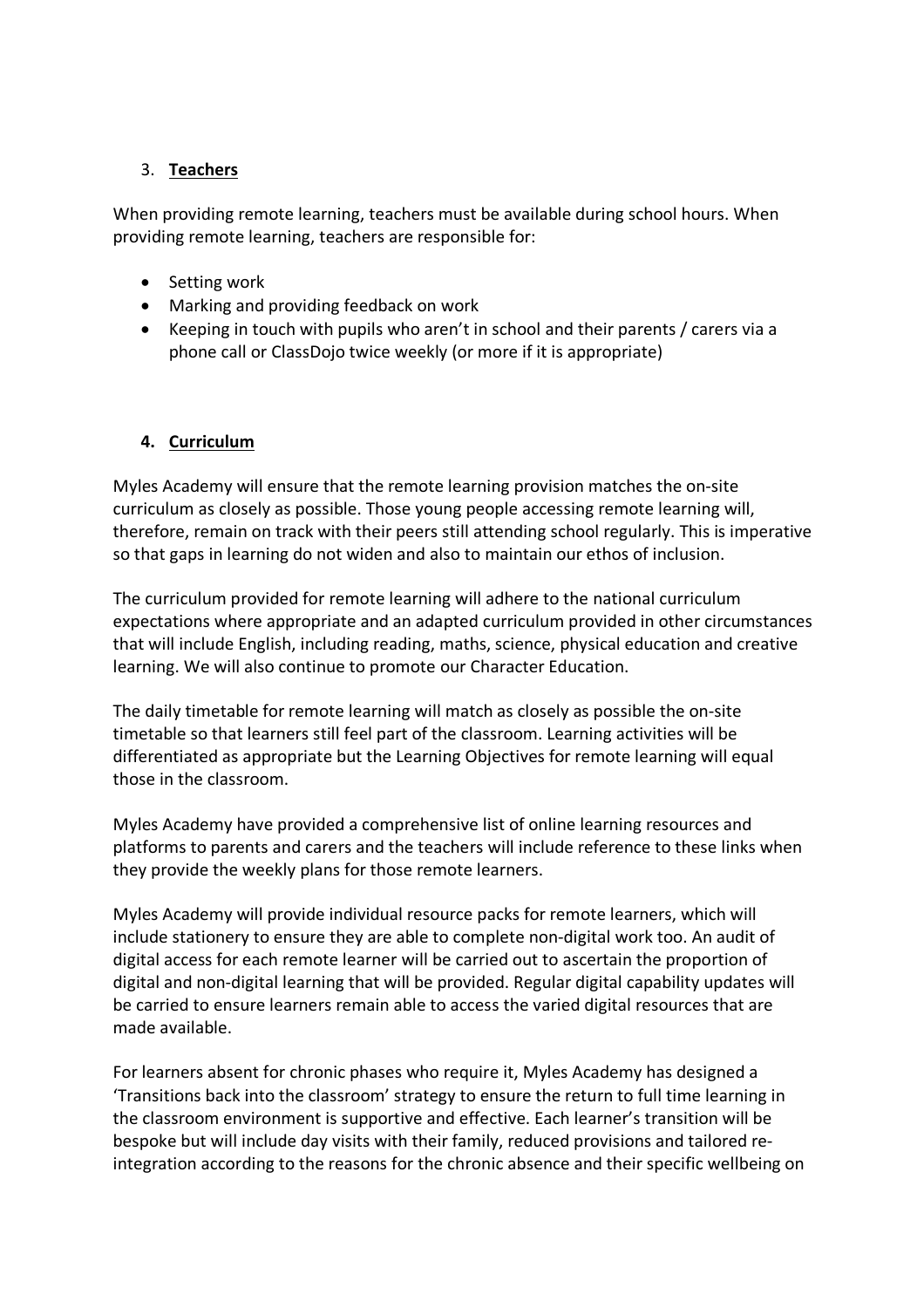their return. This transition phase will be to ensure they feel welcome, not overwhelmed and ready to access a full provision at their earliest opportunity.

#### **5. Monitoring, marking & assessment**

Myles Academy's teachers will use a range of reflective practices to check learning has taken place and amend the learning objectives as part of assessment for learning practices. We will also provide summative and formative assessments of learning via regular contact with families. We will: monitor accessibility and participation; identify any barriers the learners are facing; mark completed work that is returned following the school policy; hold assessment for learning conversations with the learners through an appropriate medium such as email or telephone; deliver online assessments as appropriate.

Assessment updates will be added to our assessment recording system, and half term reports produced to record progress towards remote learning objectives.

Acute absences will mean interventions will be identified to boost a student's learning on their return. Where extreme differentiation is required, due to absence of learning resources for the remote learner or when remote learning causes extreme anxiety an alternative programme of activities can be provided and monitored in a more personalised way.

Learning objectives for these students will be recorded and special case studies will be collated. Teachers will provide a weekly log of remote learning outcomes and Senior Leaders will analyse and interpret this data in order to ensure gaps don't widen and that effective remote learning monitoring is being implemented.

For chronic absences, examination entries will be considered for each individual learner and where possible students will remain entered for their examinations. During enforced school closures such as during COVID-19 whereby examinations are withdrawn, learners will remain following their programme of study so they are not disadvantaged.

### 6. **Senior Leaders**

Senior Leaders are responsible for:

- Co-ordinating the remote learning approach across the school
- Monitoring the effectiveness of remote learning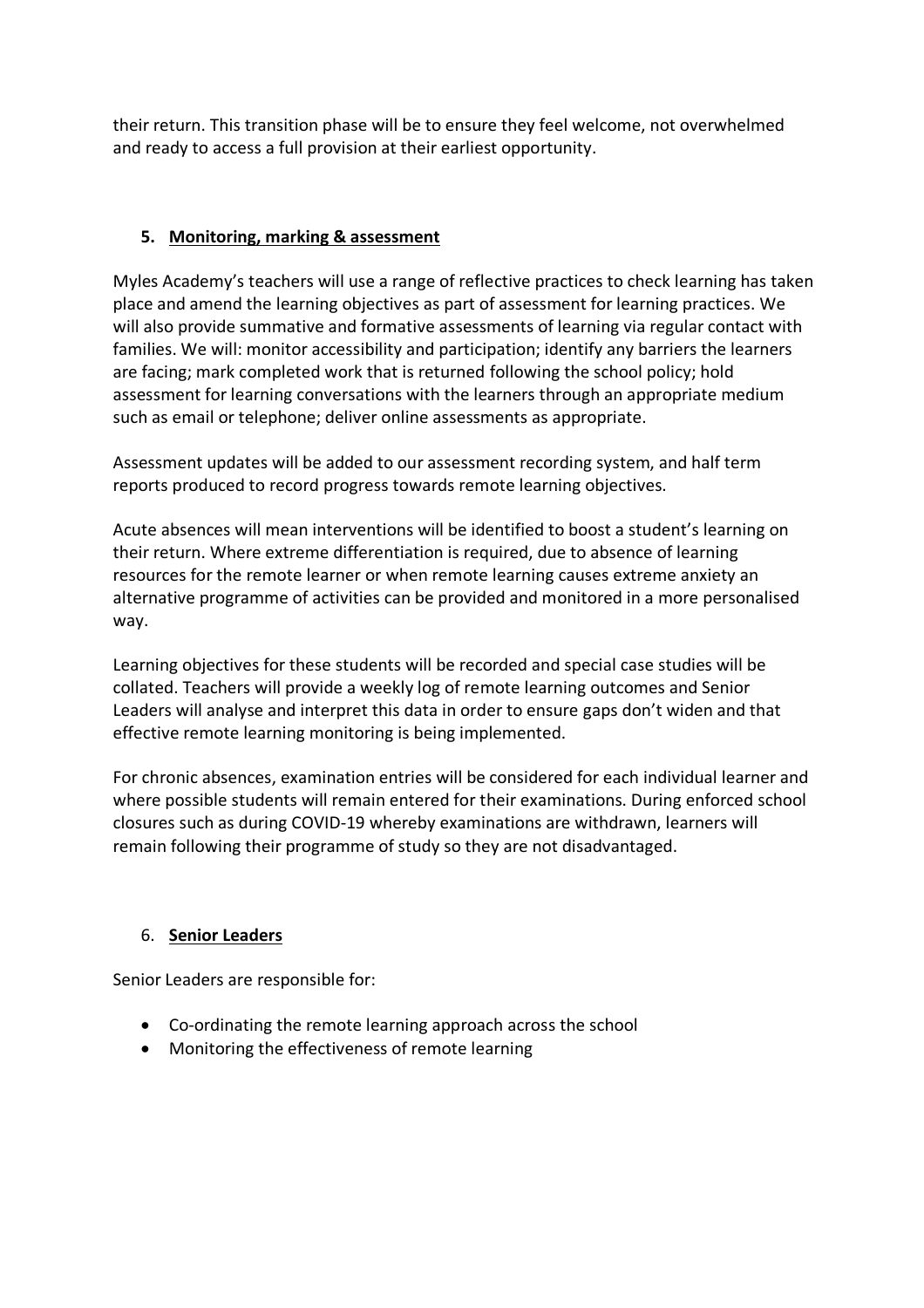#### 7. **Pupils and parents/ carers**

Staff can expect pupils learning remotely to:

- Be contactable during the school day
- Complete work to the deadline set by teachers
- Seek help if they need it, from staff
- Alert teachers if they're not able to complete work

Staff can expect parents/ carers with young people learning remotely to:

- Make the school aware if their young person is sick or otherwise can't complete work
- Seek help from the school if they need it
- Contact the school if they require equipment / resources to support home learning
- Be respectful when making any complaints or concerns known to staff

#### **8. GDPR**

Myles Academy will ensure any use of online learning tools and systems is in line with privacy and data protection/GDPR requirements.

#### 9. **Who to contact**

If staff have any questions or concerns about remote learning, they should contact a Senior Leader.

#### 10. **Safeguarding**

Safeguarding is a crucial aspect of provision for our pupils, and we will ensure that pupils and parents/ carers are contacted regularly, and an individual risk assessment identifies and addresses any safeguarding concerns.

The government currently defines vulnerable children as those who have a social worker and those young people up to the age of 25 with an Education, Health and Care Plan (EHCP). Young people who have a social worker include those who have a child protection plan, and those who are Looked After by the local authority are also covered. A young person may also be deemed to be vulnerable, if they have been assessed as being in need or otherwise meet the definition in section 17 of the Children Act 1989.